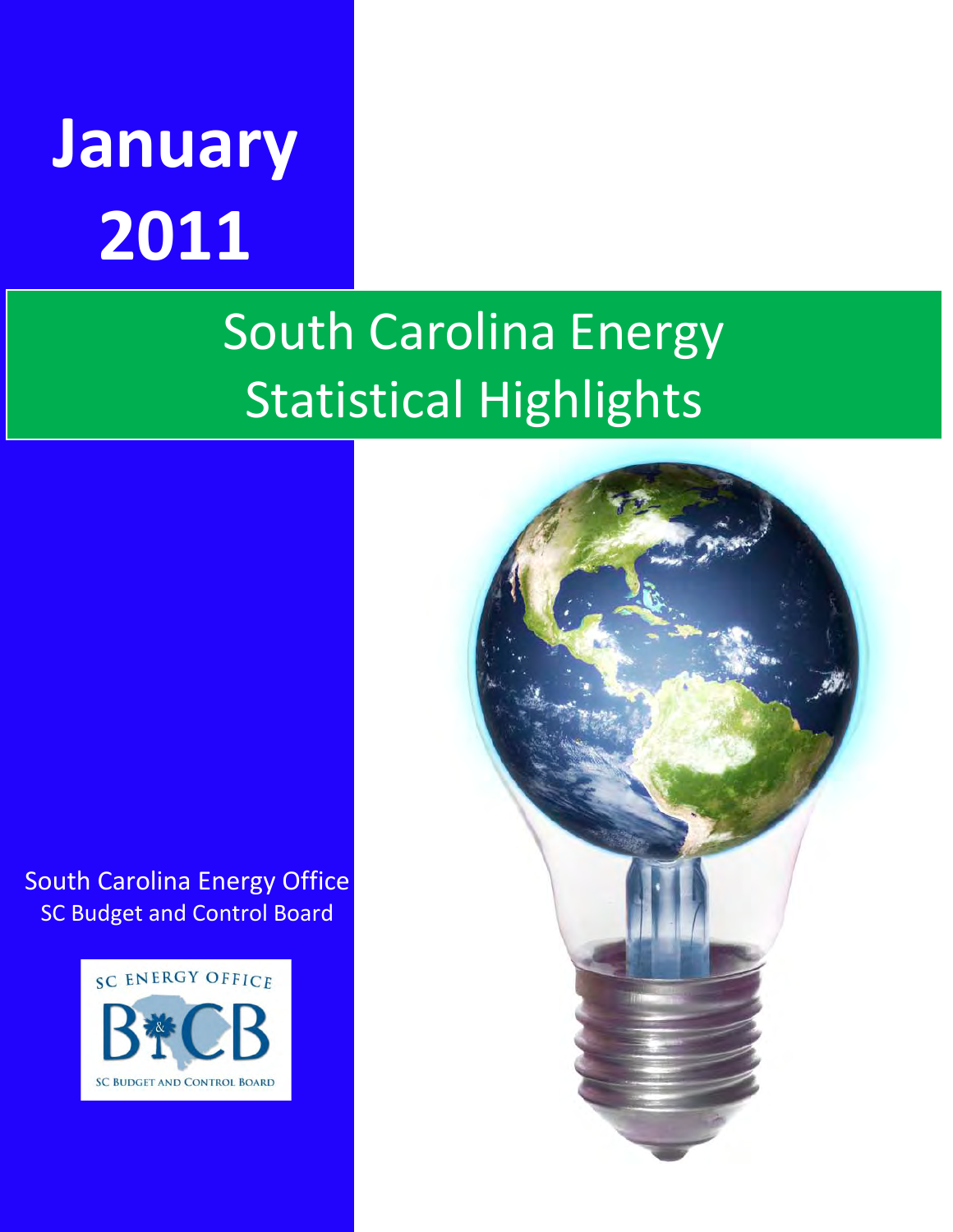**This document may be downloaded from the South Carolina Energy Office website <http://www.energy.sc.gov/index.aspx?m=1&t=6>**

*This work is supported by the United States Department of Energy and the South Carolina Energy Office, under Award Number DE-FG44--05R410968, State Energy Program.*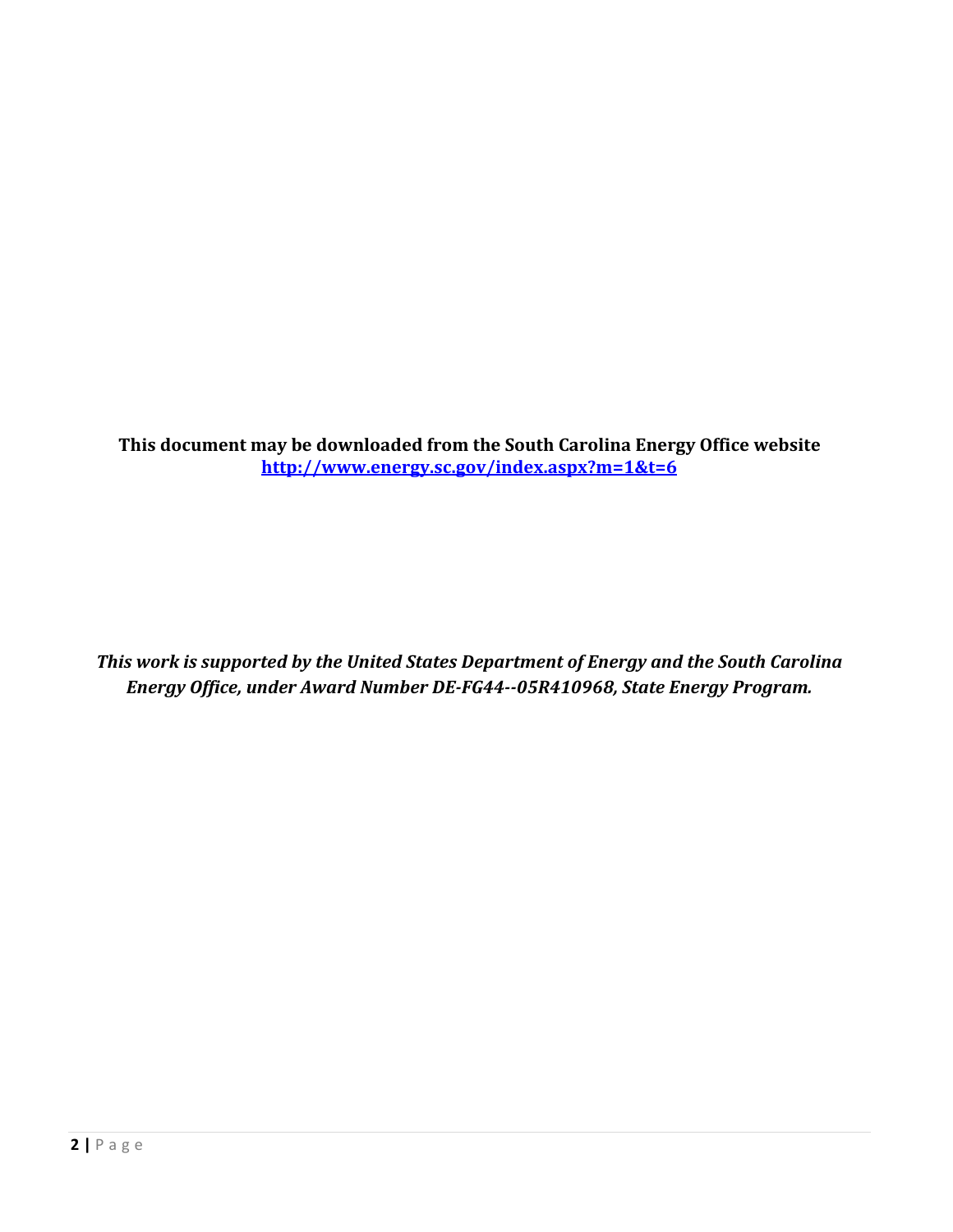#### Forward

Energy is more important than ever for the functioning of modern economic and civic life. However, households, businesses, non-profit organizations, and public agencies in South Carolina continue to face obstacles in their pursuit of affordable and cost-effective sources of energy. As energy prices continue to rise and the state struggles to recover from an economic recession, policy-makers and energy consumers in all sectors require up-to-date energy data to inform their planning and decision-making in the years to come.

*South Carolina Energy Statistical Highlights* is the South Carolina Energy Office's (SCEO) summary of current and historical energy statistics, with a focus on new and important developments in the state's consumption of energy resources. Rather than simply reprinting publically-available energy data, this report is designed to illustrate and underscore trends in energy consumption that are directly relevant for statewide energy policy and long-range planning.

All efforts have been made to ensure that the information provided in this report is compiled from the best and most recent sources in the public domain. Please note that, because of the broad scope, these data are typically released with a significant time lag. As a result, the majority of the statistics presented in this report are current as of 2008; only the sections on Transportation, Natural Gas, and Renewable and Alternative Fuels contain more recent data. Please visit [www.energy.sc.gov](http://www.energy.sc.gov/) to find the latest updates as new data become available.

The SCEO, a part of the South Carolina Budget and Control Board, provides a broad range of services to help the state's citizens, businesses, non-profits, and public agencies to save energy and money. You can find out more about us online at [www.energy.sc.gov.](http://www.energy.sc.gov/)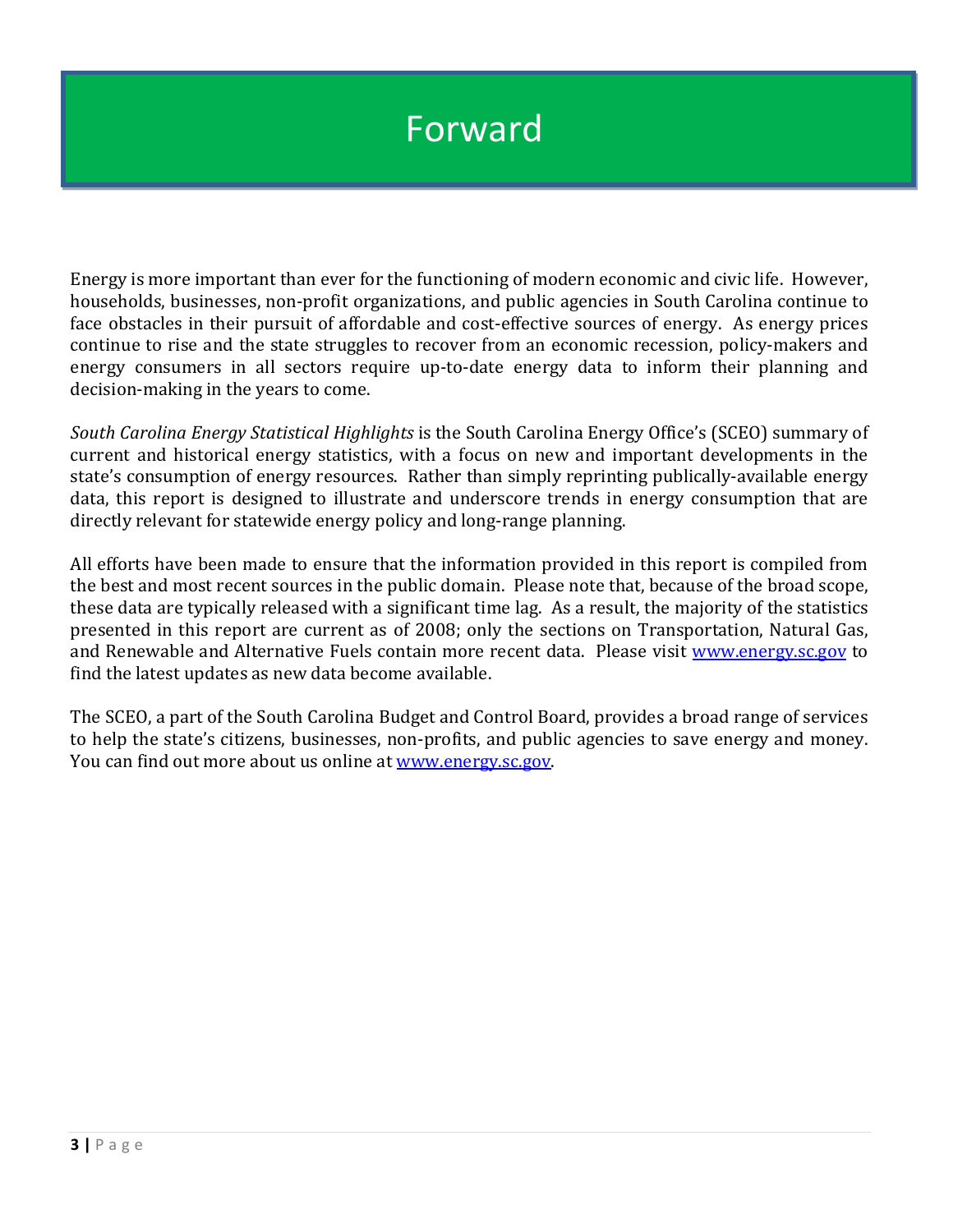#### Table of Contents

| Forward                                                        | 3  |
|----------------------------------------------------------------|----|
| Section 1: Overview—S.C. Energy Demand (2008)                  | 5  |
| Section 2: Energy Expenditures and Prices (2008)               | 6  |
| <b>Energy consumption by sector:</b>                           |    |
| Section 3: Transportation Sector (2008, 2009)                  | 7  |
| Section 4: Industrial Sector (2008)                            | 8  |
| Section 5: Residential Sector (2008)                           | 9  |
| Section 6: Commercial Sector (2008)                            | 10 |
| Section 7: Electricity (2008)                                  | 11 |
| <b>Energy consumption by fuel type:</b>                        |    |
| Section 8: Petroleum (2008)                                    | 13 |
| Section 9: Nuclear, Coal, and Natural Gas (2008, 2009)         | 14 |
| Section 10: Renewable and Alternative Fuels (2008, 2009, 2010) | 15 |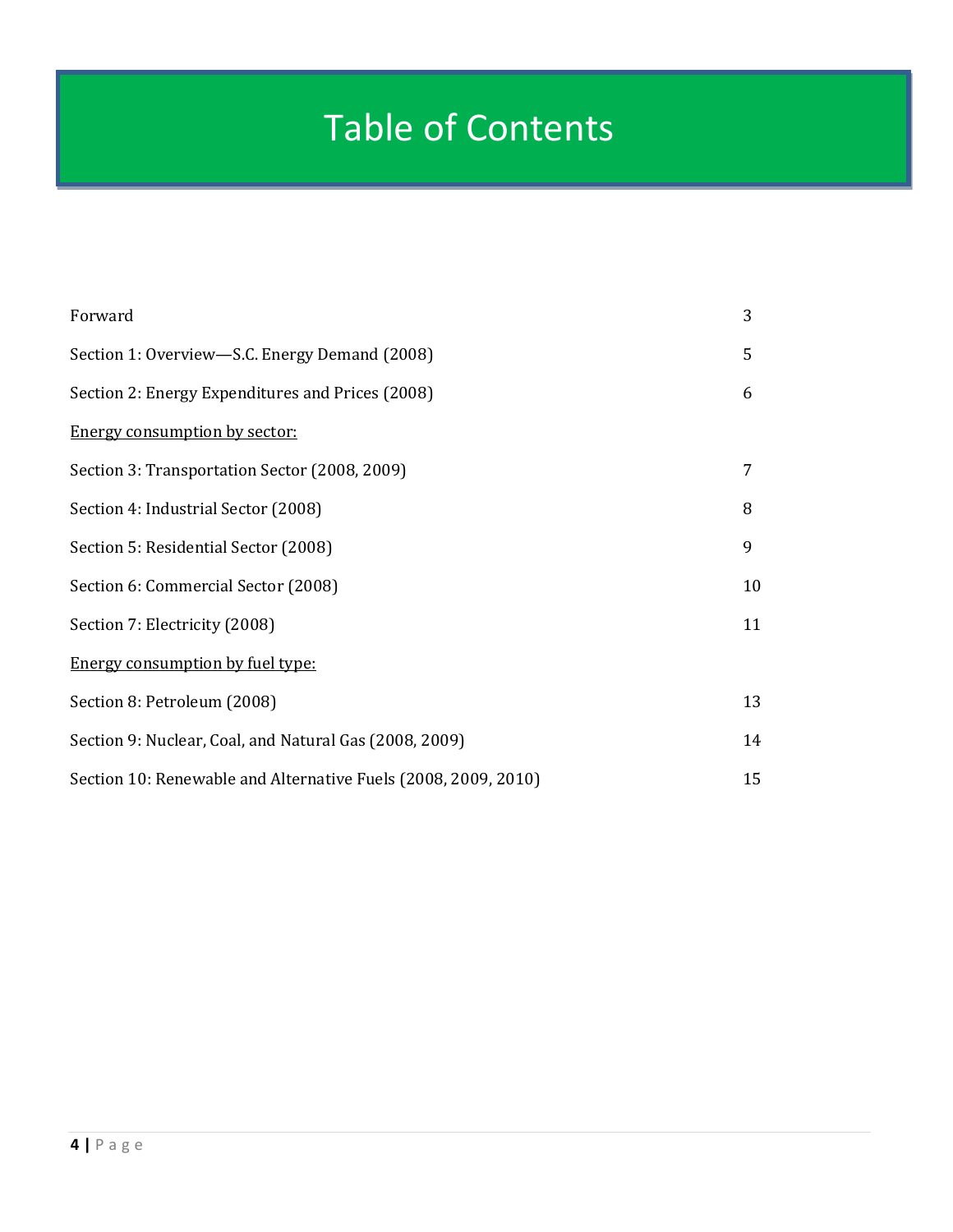#### 1. Overview—S.C. Energy Demand (2008)

Total end-use energy consumption in South Carolina decreased 2.2% in 2008, consistent with a multi-year trend of marginal reductions driven by increasing fuel prices and declining consumption in the industrial sector<sup>[1](#page-4-0)</sup>. ("End-use" is the energy used at the point of consumption; it does not include energy expended in the generation, transmission, or distribution of electricity.)

i

The 2008 decrease in energy demand occurred alongside surging inflation-adjusted energy prices in the state, which increased an average of 20.1% across energy sources, and a stagnant state economy, which experienced a 0.3% decrease in real gross domestic product (GDP) after ten straight years of growth<sup>[2](#page-4-1)</sup>. (Due to changes in measurement criteria, consistent state economic data are only available from 1997 to 2008.)

Heating degree days (a measure of need for building heating) increased 7.4% over 2007 levels, contributing to heightened energy demand in the winter months. However, cooling degree days (a measure of need for building cooling) fell by 15.5% in 2008, reducing summertime demand for electric-powered air conditioning units<sup>[3](#page-4-2)</sup>.

- <span id="page-4-0"></span>U.S. Energy Information Administration (EIA): http://www.eia.gov/emeu/states/state.html<br><sup>2</sup> EIA: http://www.eia.gov/emeu/states/state.html
- <span id="page-4-1"></span>U.S. Bureau of Economic Analysis (BEA):
- 







<span id="page-4-2"></span>http://www.bea.gov/regional/gsp/<br><sup>3</sup> S.C. Department of Natural Resources (SCDNR): <http://www.dnr.sc.gov/>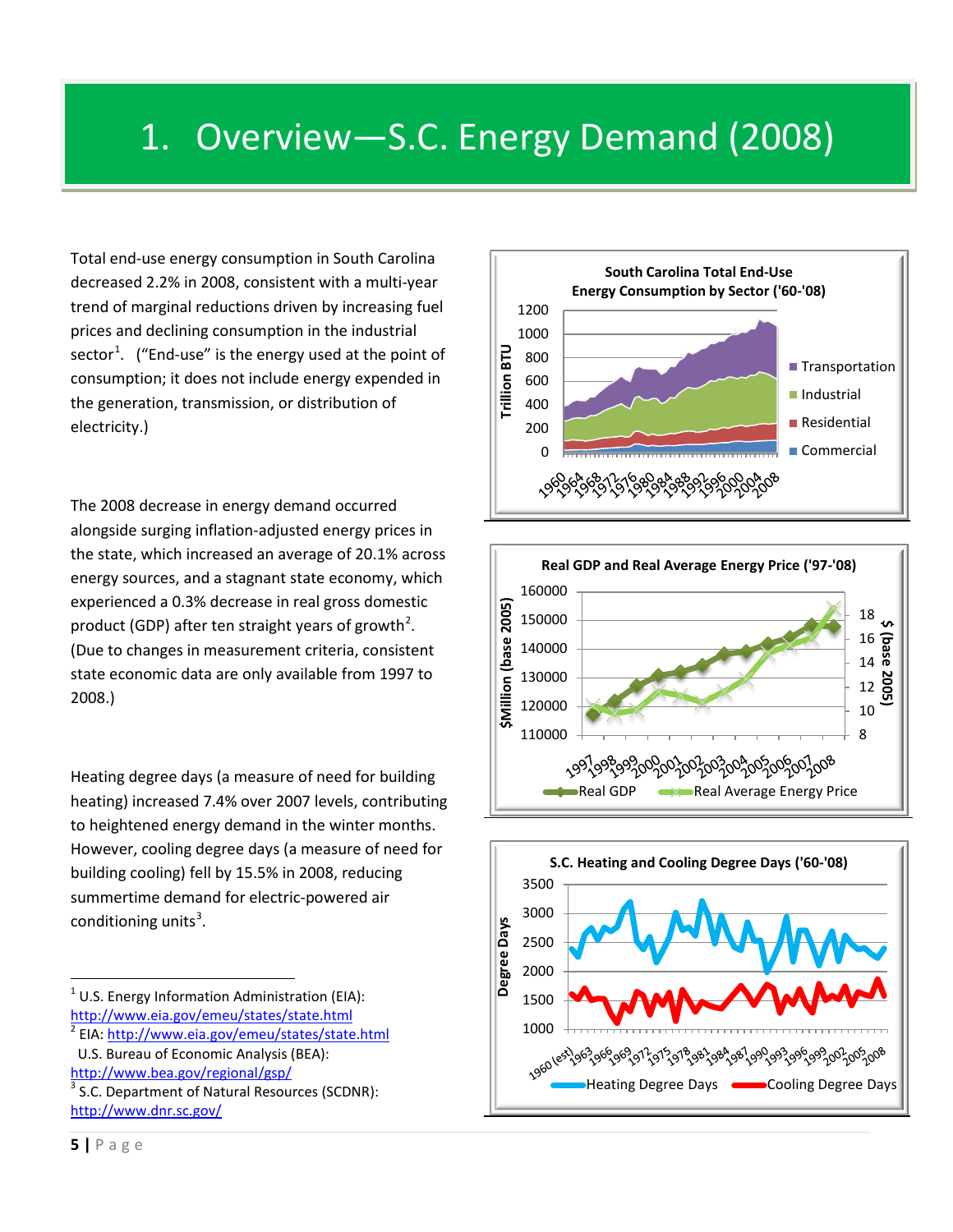#### 2. Energy Expenditures and Prices (2008)

Total South Carolina energy expenditures increased 17.5% in 2008, setting a new state record of \$21.4 billion and following four straight years of historically unprecedented energy spending growth<sup>[4](#page-5-0)</sup>. A dotted line showing predicted values based on the historical trend is provided at right for reference. (Data for energy expenditures and prices are only available beginning in 1970.)

This spending increase was the result of similarly record-setting energy prices, and was mitigated only slightly by declining energy usage. Fuel costs spiked in all sectors and across all fuel types, with the most significant increases occurring in petroleum products (26.9% increase) for primary consumption, coal (22.7% increase) for electric generation, and natural gas (17.9% increase) for primary consumption<sup>[5](#page-5-1)</sup>. ("Primary" refers to fuels used at the point of consumption—such as heating oil or motor gasoline—as opposed to fuels burned in the generation of electricity for distribution by utilities.)

South Carolina has no indigenous sources of petroleum or coal; therefore, these spending increases contributed to ballooning trade deficits with other states and foreign entities that supply these fuels.<sup>[6](#page-5-2)</sup>







#### **Money Leaving South Carolina for Coal Imports ('08)**

<span id="page-5-0"></span><sup>4</sup> EIA:<http://www.eia.gov/emeu/states/state.html>

<span id="page-5-1"></span><sup>&</sup>lt;sup>5</sup> EIA:<http://www.eia.gov/emeu/states/state.html>

<span id="page-5-2"></span> $6$  Coal graphic courtesy of Union of Concerned Scientists: <http://www.ucsusa.org/>Data source—EIA: [http://www.eia.doe.gov/cneaf/electricity/page/eia906\\_920.h](http://www.eia.doe.gov/cneaf/electricity/page/eia906_920.html) [tml](http://www.eia.doe.gov/cneaf/electricity/page/eia906_920.html)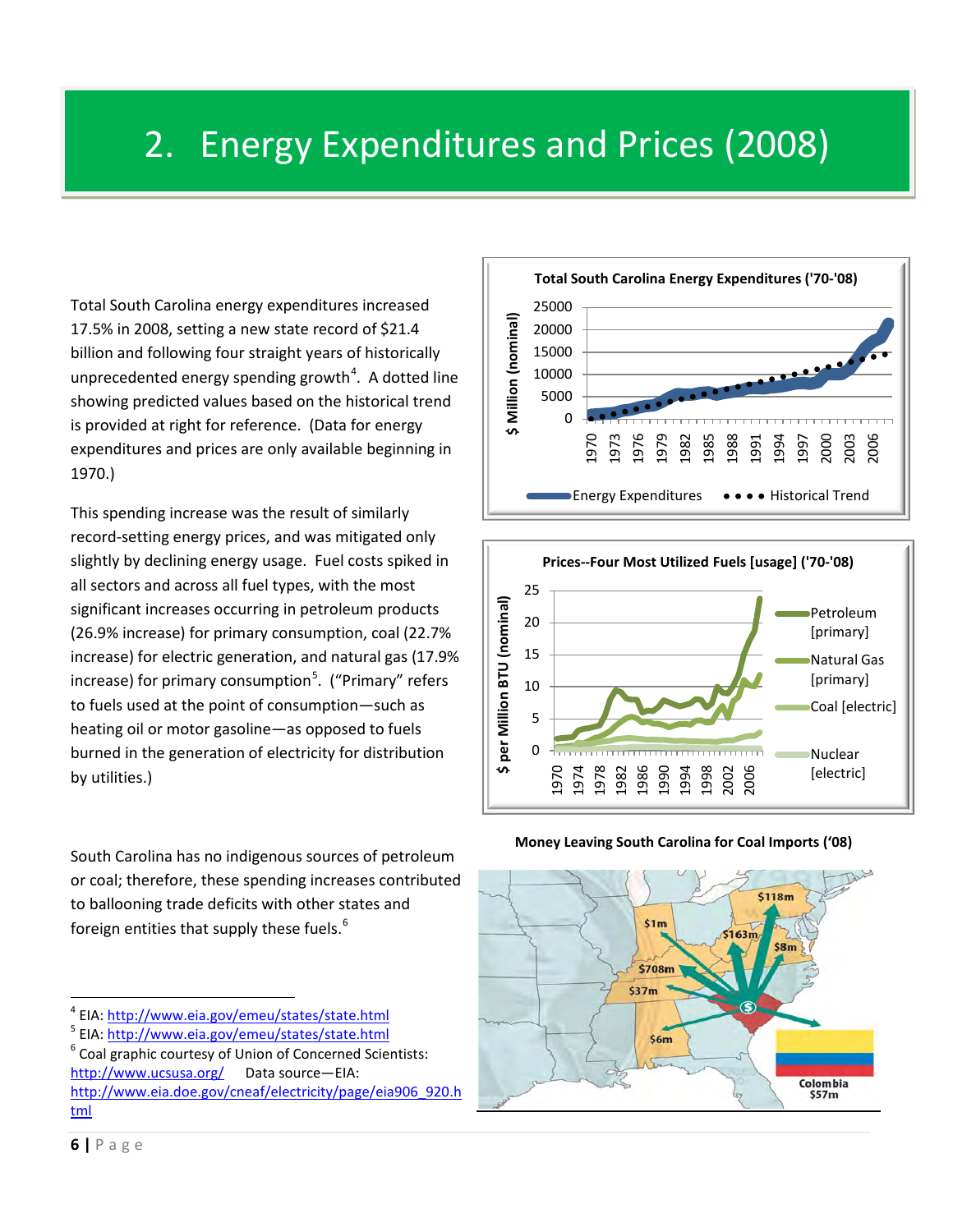#### 3. Transportation Sector (2008, 2009)

South Carolina's transportation sector expended the largest share of end-use energy in 2008, accounting for 41.8% of the state's energy usage at the point of consumption<sup>[7](#page-6-0)</sup>. "Transportation" includes energy usage in all air and ground-based vehicles fueling in the state.

Total transportation energy use decreased slightly in 2008, dipping 0.5% as a result of declining consumption of diesel fuels and despite increased consumption of motor gasoline.

Automobiles are responsible for the majority of energy consumption in South Carolina's transportation sector. Total motor gasoline consumption increased 1.6% in 2008 and increased 5.3% in 2009. Some of this additional consumption was of fuel ethanol, which increased four-fold in 2008 and another 30% in 2009 (largely though gasoline-ethanol mixes, such as E10.) However, ethanol contributed only 5.7% of the total motor gasoline mix in 2009 $^8$  $^8$ . (South Carolina does not mandate blended gasoline.)

It should be noted that state-level data on transportation energy consumption includes purchases made by out-of-state consumers—for example, cars and trucks traveling on interstate highways. Given that South Carolina has the lowest tax-inclusive gas prices on the southeastern portion of the I-95 corridor, it is likely that these data are inflated by trips originating from elsewhere and overstate the transportation energy consumed by South Carolina residents and businesses<sup>[9](#page-6-2)</sup>.







Due to rounding, the percentages in this pie chart total slightly less than 100%.

<u>.</u>

i

<span id="page-6-0"></span><sup>&</sup>lt;sup>7</sup> EIA: <http://www.eia.gov/emeu/states/state.html>

<span id="page-6-1"></span><sup>8</sup> EIA:<http://www.eia.gov/emeu/states/state.html>

<span id="page-6-2"></span><sup>&</sup>lt;sup>9</sup> AAA: http://fuelgaugereport.opisnet.com/sbsavg.html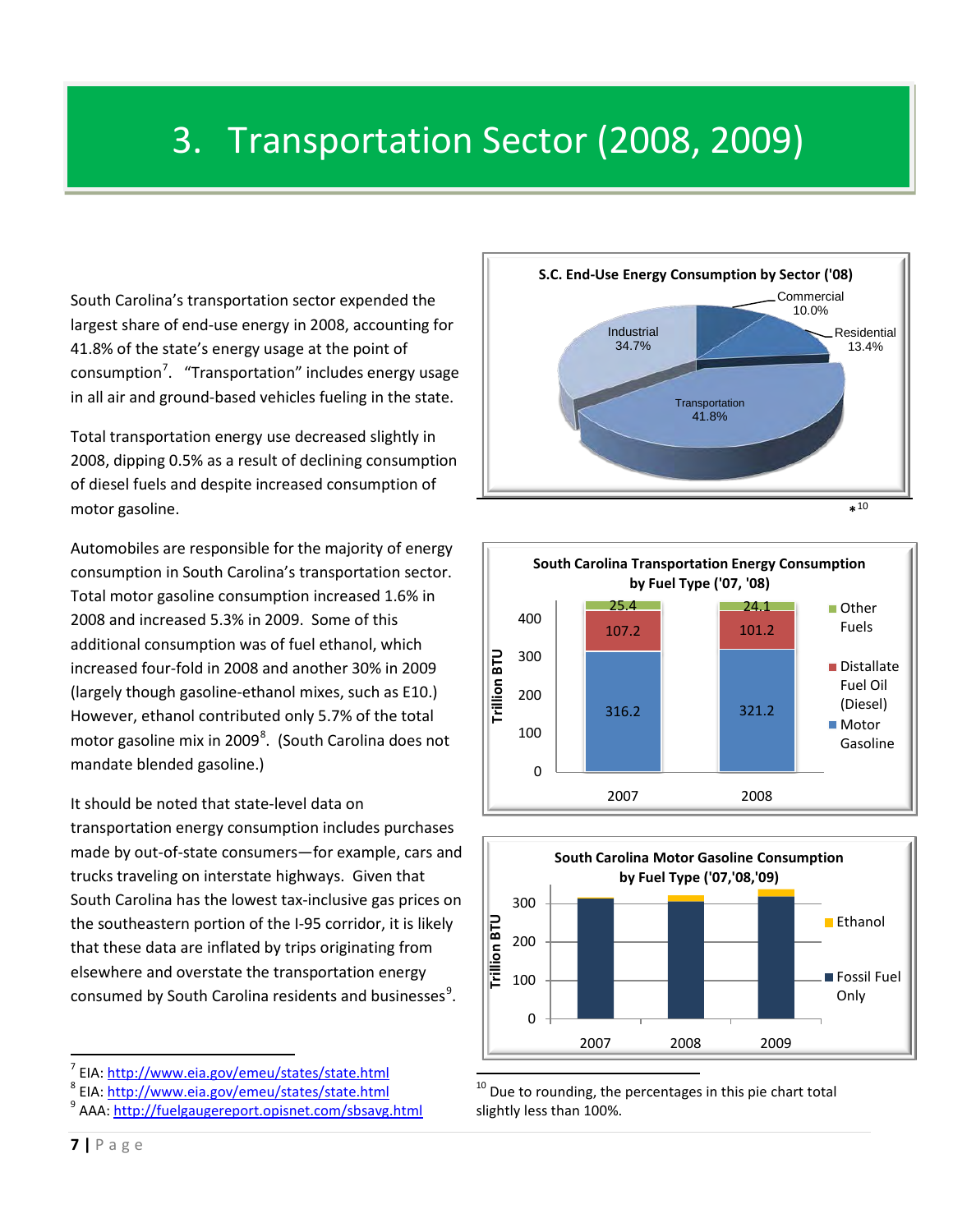#### 4. Industrial Sector (2008)

The industrial sector was responsible for the secondlargest share of end-use energy consumption in 2008. However, total industrial energy usage fell 6.46%, continuing a five-year trend of historically anomalous declines in industrial energy consumption $^{11}$ .

l

The 2008 energy consumption decrease can be partially attributed to declining industrial activity during the economic recession. However, the fact that industrial energy consumption per dollar of industrial output has also decreased—through periods of both expansion and contraction—suggests that other factors such as increased energy efficiency may be responsible  $^{12}$ .

Industrial reliance on petroleum—the chief end-use source of energy in the sector—has dropped considerably over the last four years, although exploitation of other sources such as electricity purchases, natural gas, and coal has fallen slightly as  $well<sup>13</sup>$  $well<sup>13</sup>$  $well<sup>13</sup>$ .







<u>.</u>

<span id="page-7-1"></span><span id="page-7-0"></span><sup>&</sup>lt;sup>11</sup> EIA: <http://www.eia.gov/emeu/states/state.html> 12 EIA:<http://www.eia.gov/emeu/states/state.html> BEA[: http://www.bea.gov/regional/gsp/](http://www.bea.gov/regional/gsp/)

<span id="page-7-2"></span><sup>13</sup> EIA:<http://www.eia.gov/emeu/states/state.html>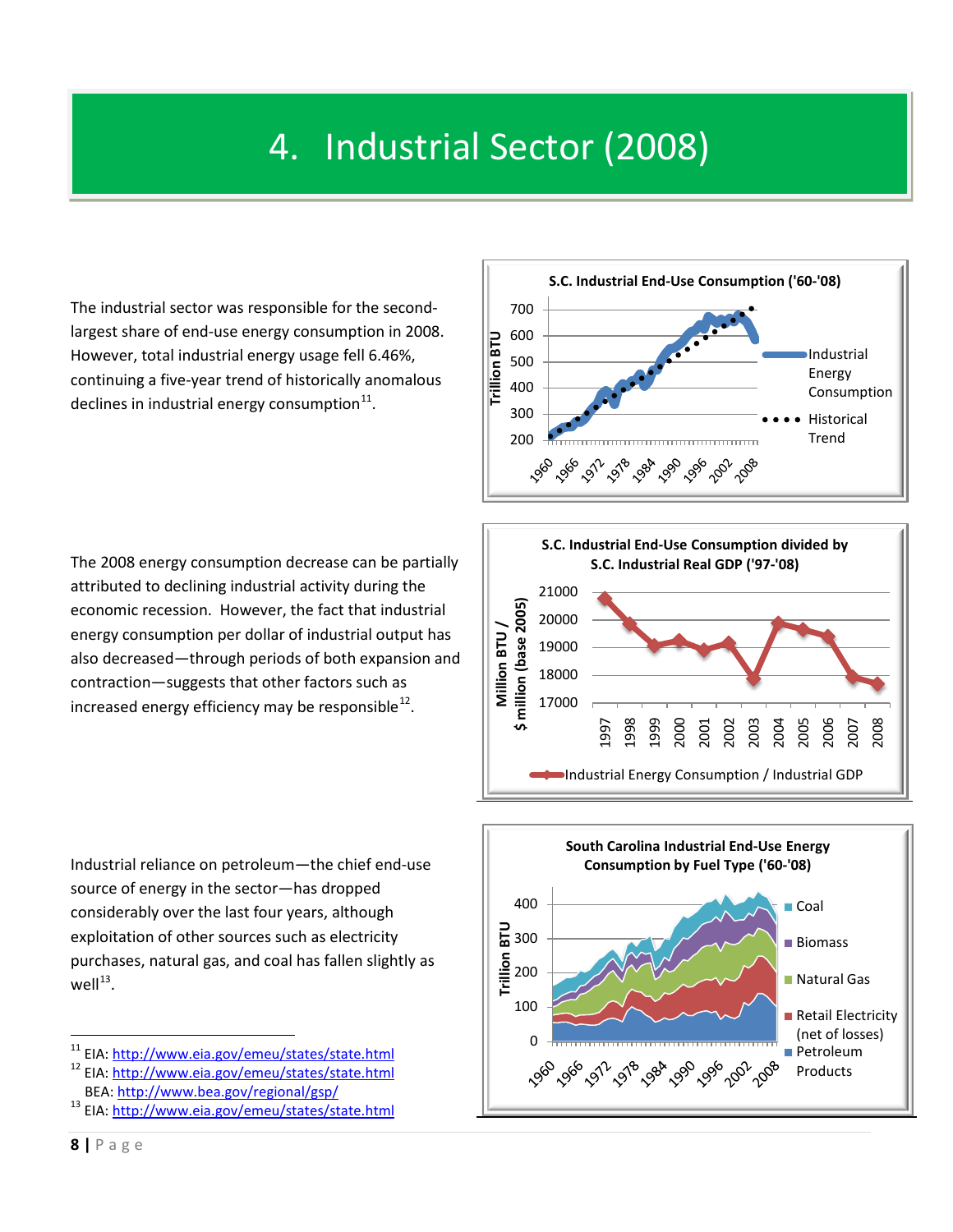#### 5. Residential Sector (2008)

End-use energy consumption in the residential sector increased 1.0% in 2008. Residential energy consumption in South Carolina has historically correlated with population growth, remaining roughly constant on a per-capita basis between 1960 (33.8 MMBTU per-capita) and 2008 (32.03 MMBTU percapita) $^{14}$  $^{14}$  $^{14}$ .

i

Residential natural gas consumption grew by 7.2% in 2008, continuing a historical trend of replacing petroleum with gas for home heating. Household use of wood and wood-derived fuels also expanded slightly, increasing 4.6% over 2007 levels. However, electricity continues to predominate as the preferred energy source for the heating, cooling, and powering of South Carolina homes<sup>[15](#page-8-1)</sup>.

South Carolina had the  $11<sup>th</sup>$  lowest median household income in 2008. Low-income households are typically less able to invest in cost-effective methods of climate control and home weatherization<sup>[16](#page-8-2)</sup>. A South Carolina household earning the median income spent on average 4.8% of their wages on home energy expenditures in 2008, higher than the United States average of  $4.4\%^{17}$  $4.4\%^{17}$  $4.4\%^{17}$ .







<u>.</u>

<sup>&</sup>lt;sup>14</sup> EIA: <http://www.eia.gov/emeu/states/state.html>

<span id="page-8-1"></span><span id="page-8-0"></span>US Census:<http://www.census.gov/popest/states/>15 EIA:<http://www.eia.gov/emeu/states/state.html>

<span id="page-8-2"></span> $16$  For relevant data on fuel use and home quality by income, see EIA: http://www.eia.doe.gov/emeu/recs/<br><sup>17</sup> EIA:<http://www.eia.gov/emeu/states/state.html>

<span id="page-8-3"></span>American Community Survey: <http://www.census.gov/prod/2009pubs/acsbr08-2.pdf>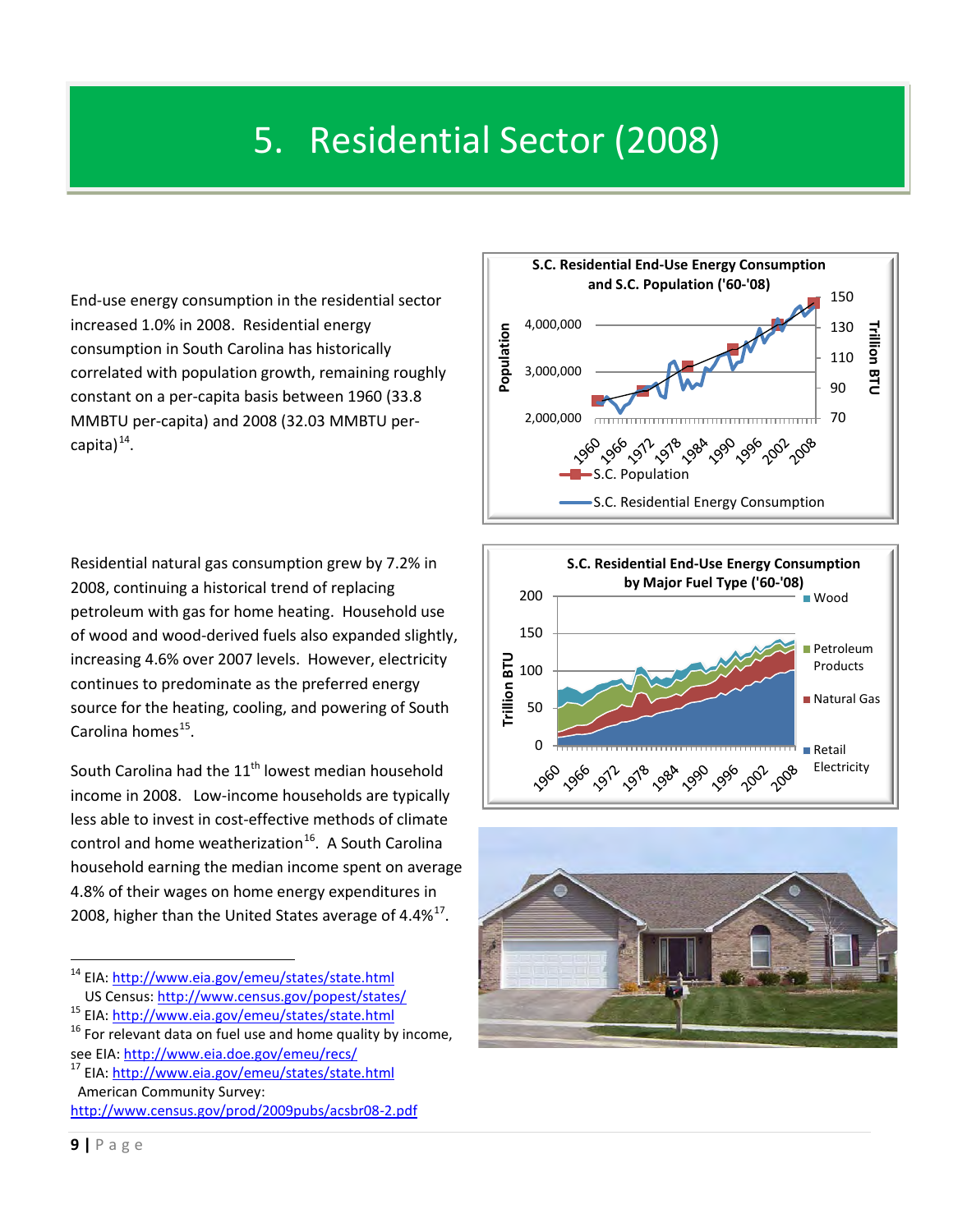#### 6. Commercial Sector (2008)

Commercial end-use energy consumption increased 0.3% in 2008. The commercial sector has grown increasingly reliant on electricity purchases, from which it derived 69.5% of total energy needs at the point of consumption in 2008 $^{18}$  $^{18}$  $^{18}$ . The commercial demand for natural gas and fuel oil spiked between 1976 and 1978 during a period of unusually cold winters $^{19}$  $^{19}$  $^{19}$ .

Commercial electricity purchases dipped slightly in 2008, while consumption of natural gas increased 6.0% and petroleum consumption increased 2.9%<sup>[20](#page-9-2)</sup>.

Commercial end-use energy consumption has been relatively consistent with commercial output in recent years, although energy use per real dollar of commercial GDP has decreased slightly since  $1997^{21}$  $1997^{21}$  $1997^{21}$ .

- <sup>18</sup> EIA: <http://www.eia.gov/emeu/states/state.html>
- <span id="page-9-1"></span><span id="page-9-0"></span><sup>19</sup> SCDNR:<http://www.dnr.sc.gov/>
- <span id="page-9-3"></span><span id="page-9-2"></span><sup>20</sup> EIA:<http://www.eia.gov/emeu/states/state.html> 21EIA:<http://www.eia.gov/emeu/states/state.html>
- BEA:<http://www.bea.gov/regional/gsp/>





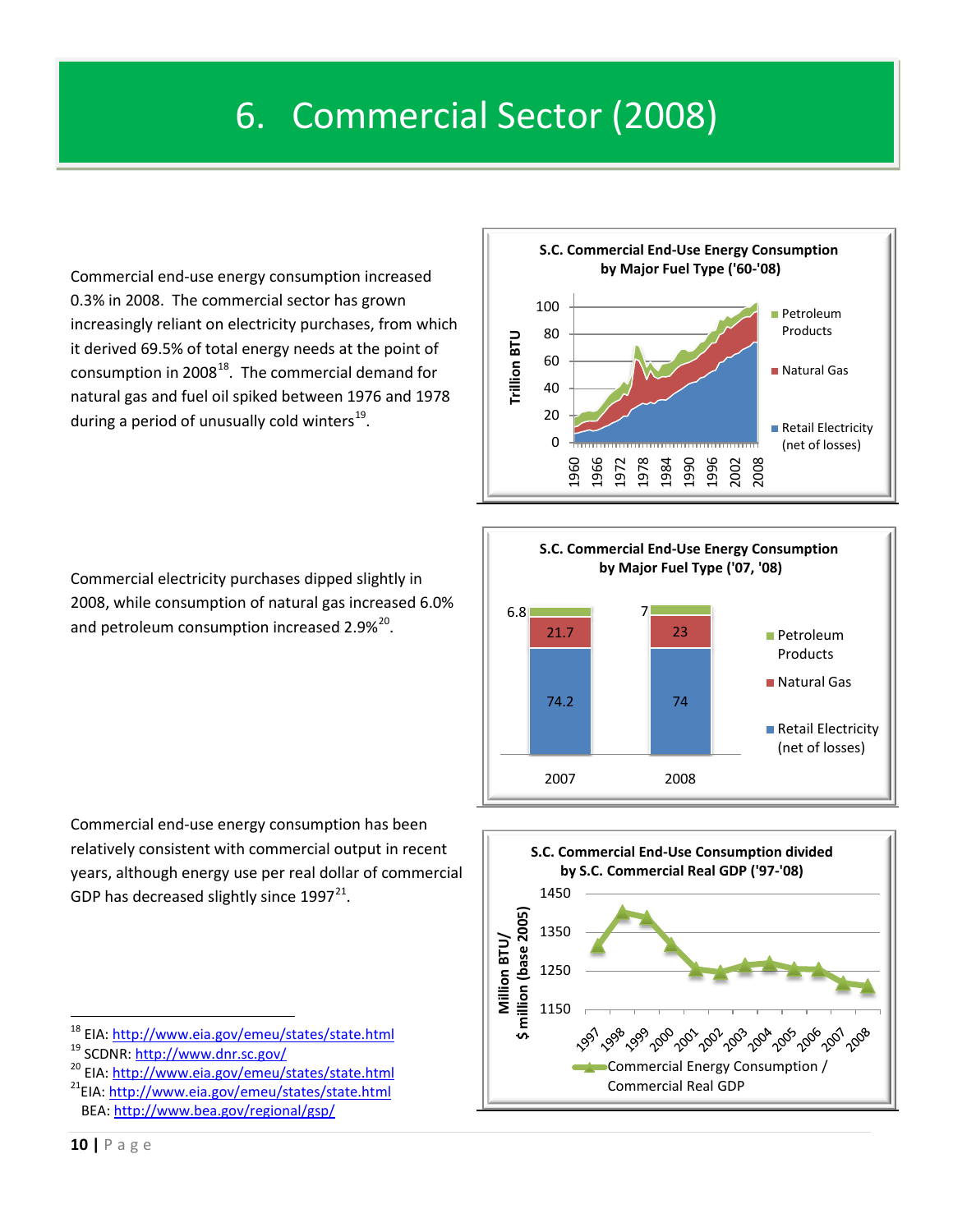#### 7. Electricity (2008)

A quarter of South Carolina's 2008 end-use energy consumption occurred in the form of retail electricity purchases, while the majority of end-use energy was consumed by users as primary fuel (such as motor gasoline). However, electricity was responsible for the majority of *total* energy consumption—including losses from generation, transmission, and distribution amounting to 52.3% of all energy consumed within the state in  $2008^{22}$ .

The disparity between end-use and total energy consumption is a result of the substantial energy losses that occur in the electrical system. The U.S. Energy Information Administration estimates that over twothirds of energy that enters the electrical system in the form of fuel is lost in the process of electricity generation, transmission over long distances, and distribution within service areas. $^{23}$ 

There has been a structural shift in South Carolina energy usage, with non-transportation energy consumers becoming increasingly reliant on electricity. While retail electricity purchases fulfilled only 14.8% of residential, commercial, and industrial energy demand in 1960, by 2008 these sectors purchased electricity to meet 43.3% of their energy needs<sup>[24](#page-10-2)</sup>.







<u>.</u>

<span id="page-10-0"></span><sup>&</sup>lt;sup>22</sup> EIA: <http://www.eia.gov/emeu/states/state.html>

<span id="page-10-1"></span><sup>&</sup>lt;sup>23</sup> EIA:<http://www.eia.gov/emeu/states/state.html>

<span id="page-10-2"></span><sup>&</sup>lt;sup>24</sup> EIA:<http://www.eia.gov/emeu/states/state.html>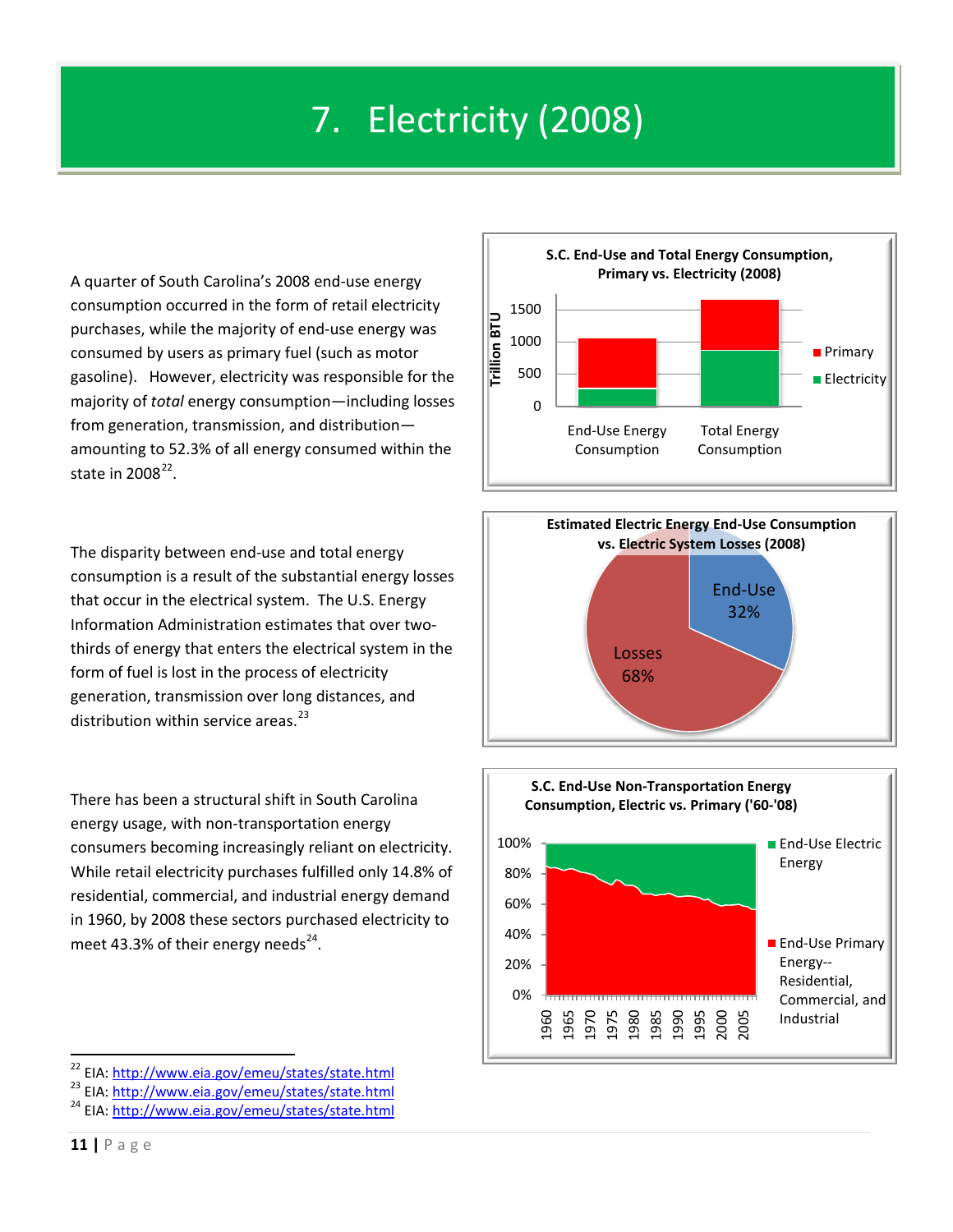#### 7. Electricity (2008) – continued

The largest single source of electricity generation in South Carolina is nuclear power, which accounted for 52.9% of generation within the state in 2008. Coalfired plants contributed 40.6% of the state's local electric generation portfolio, while natural gas, biomass, and conventional hydroelectric power each contributed marginally (4.7%, 1.1%, and 0.7%, respectively.) However, South Carolina is a net exporter of electricity, selling 18 mWh of total energy outside the state for every 100 mWh consumed within-state. In addition, many of the state's electric utilities operate generating facilities in adjoining North Carolina. Taking these factors into consideration, nearly two-thirds of electricity generated for consumption by South Carolina customers is fueled by coal. $^{25}$  $^{25}$  $^{25}$  (2007 data are illustrated at right for comparison.)

Total South Carolina electricity consumption fell 2.1% in 2008. Electricity consumption has plateaued in the past few years after almost forty years of steady increases  $26$ .

This leveling in electricity demand can be partially attributed to retail electric prices, which have increased in inflation-adjusted terms after a long period of real  $declines<sup>27</sup>$  $declines<sup>27</sup>$  $declines<sup>27</sup>$ .







<span id="page-11-2"></span><span id="page-11-1"></span><span id="page-11-0"></span><sup>&</sup>lt;sup>25</sup> EIA:<http://www.eia.gov/emeu/states/state.html> SC Office of Regulatory Staff (2007 is the most recent data year available): http://www.regulatorystaff.sc.gov/<br><sup>26</sup> EIA:<http://www.eia.gov/emeu/states/state.html> <sup>27</sup> EIA:<http://www.eia.gov/emeu/states/state.html>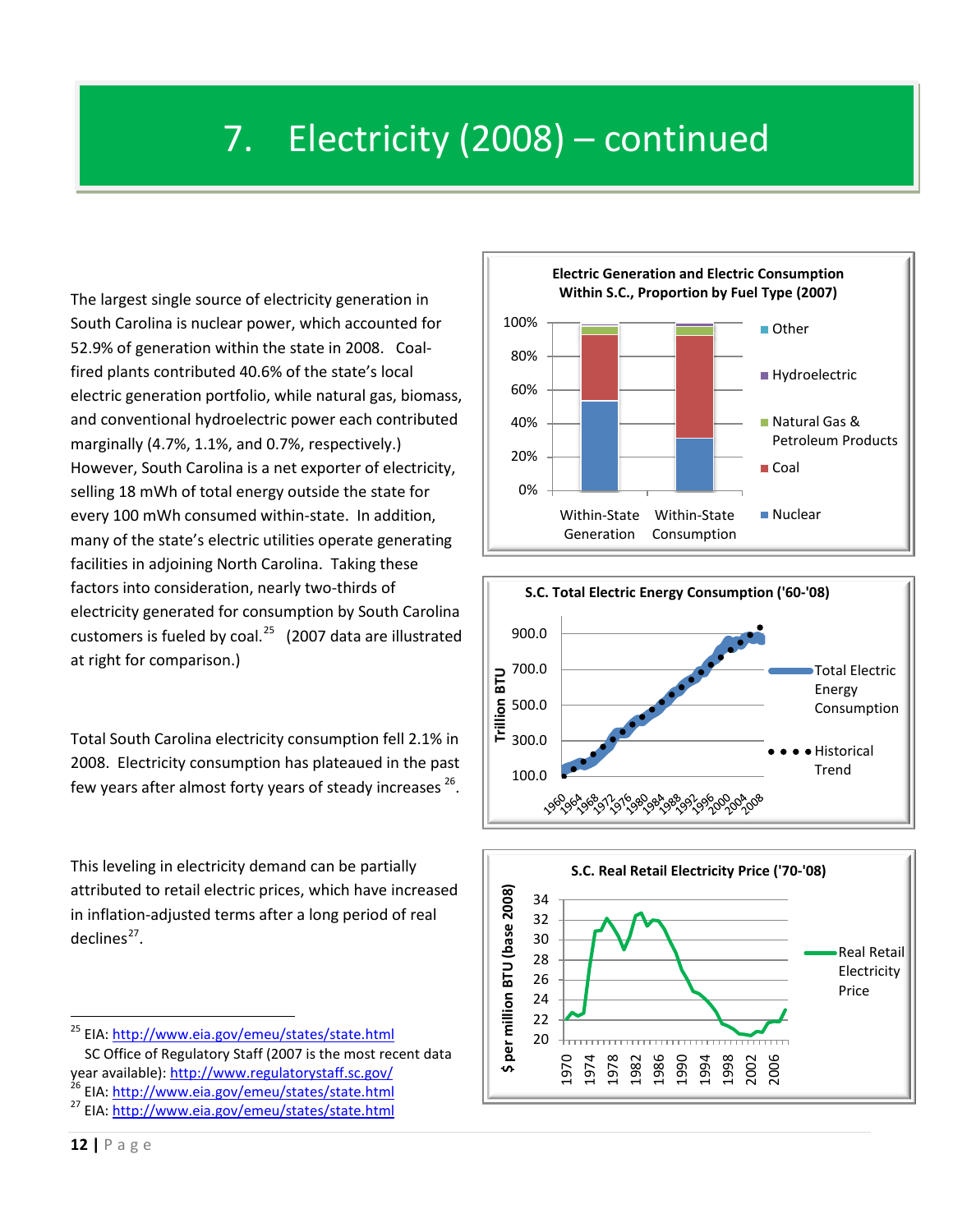### 8. Petroleum (2008)

Petroleum remained the largest source of primary energy in 2008, comprising 69.3% of non-electric energy consumption in the state $^{28}$ .

Nearly four-fifths of primary petroleum consumption occurred in the form of diesel and motor fuel use in land transportation, and most of the remainder (18.1%) was used for industrial purposes. South Carolina is minimally reliant on petroleum products for the heating of home and office buildings $^{29}$ .

Statewide primary consumption of petroleum fell by 5.0% in 2008, occurring alongside a 19.4% spike in real petroleum prices (including a 14.6% increase in the real price of motor gasoline and a 31.7% increase in the real price of diesel fuel) on the heels of nearly a decade of continuous price increases. [30](#page-12-2) Shifts in consumption of petroleum have historically lagged price changes by a few years, consistent with academic findings demonstrating that demand for transportation fuel is "sticky" and takes longer to respond to price changes than typical goods $^{31}$  $^{31}$  $^{31}$ .







Due to rounding, the percentages in this pie chart total slightly more than 100%.

<span id="page-12-0"></span><sup>&</sup>lt;sup>28</sup> EIA: <http://www.eia.gov/emeu/states/state.html>

<span id="page-12-1"></span><sup>29</sup> EIA:<http://www.eia.gov/emeu/states/state.html>

<span id="page-12-2"></span><sup>&</sup>lt;sup>30</sup> EIA:<http://www.eia.gov/emeu/states/state.html>

<span id="page-12-3"></span> $31$  See Dahl, C. and Sterner, T. "Analysing gasoline demand elasticities: a survey". Energy Economics (July 1991)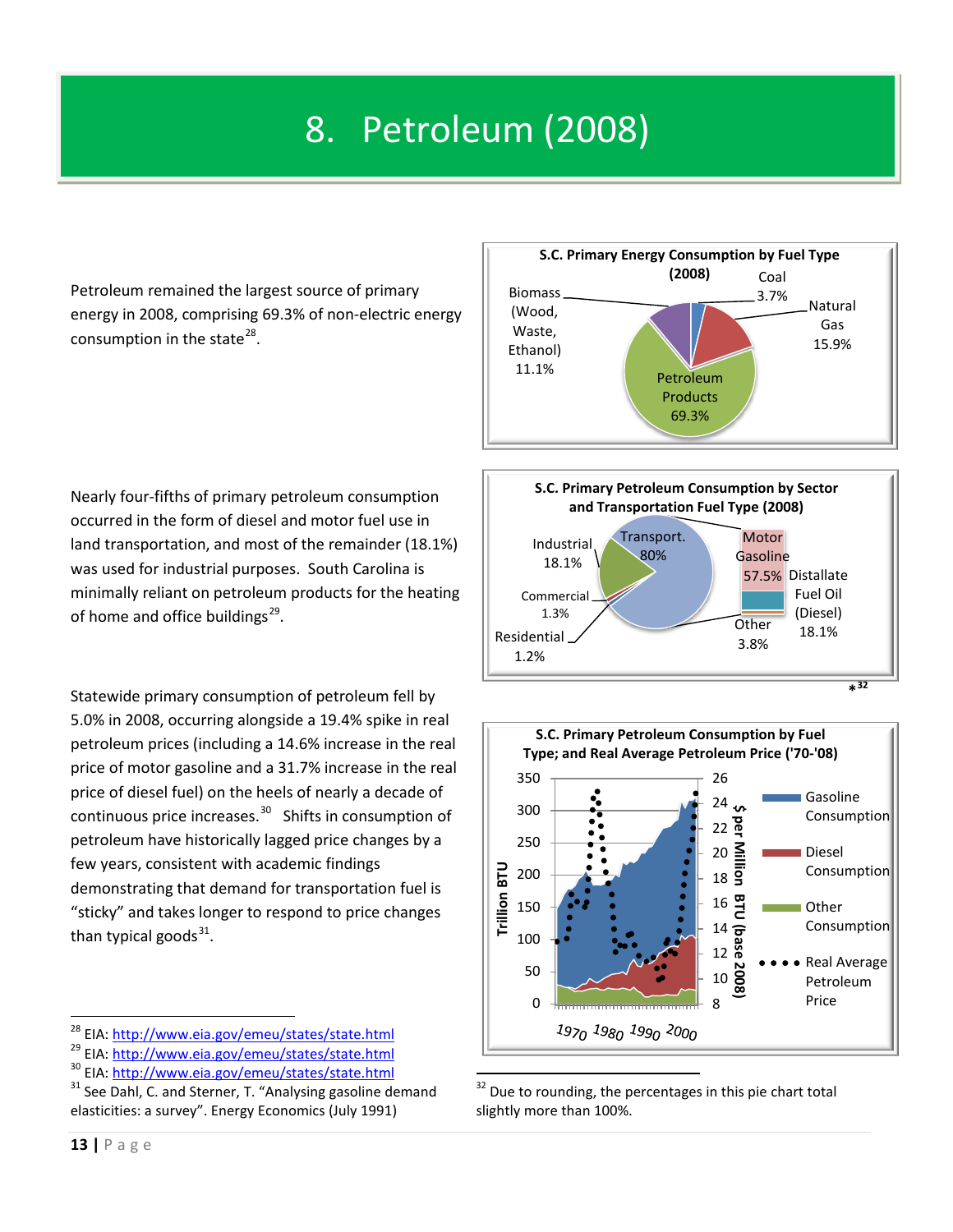### 9. Nuclear, Coal, and Natural Gas (2008, 2009)

Nuclear power is a vital source of energy in South Carolina, fueling more than one-half of in-state electric generation (including sales to out-of-state customers) and nearly one-third of generation for consumption within the state. Despite its continued position as the most cost-effective source of energy, the price-per-BTU of nuclear power increased 5.3% in 2008 $^{33}$  $^{33}$  $^{33}$ .

j

Coal contributes substantially to South Carolina's fuel mix, supplying the majority of electricity consumed within the state. It also powered 3.7% of the state's primary energy in 2008, mostly in the industrial sector $34$ .

Natural gas met 10.6% of South Carolina's total energy needs in 2008, largely through primary consumption for building heating and industrial production but increasingly for electric power generation as well. After dipping 3.5% in 2008, statewide natural gas consumption increased 11.3% in 2009 as a result of increased usage for electricity generation. [35](#page-13-2) The demand for, and cost of, natural gas has historically been very volatile, shifting in response to both supplyside factors, such as refinery disruptions and changing availability of fuels for which natural gas is a substitute, and demand-side factors, such as fluctuations in temperature and peak demand for electric power.<sup>[36](#page-13-3)</sup>







[http://www.eia.doe.gov/pub/oil\\_gas/natural\\_gas/feature\\_ar](http://www.eia.doe.gov/pub/oil_gas/natural_gas/feature_articles/2007/ngprivolatility/ngprivolatility.pdf) [ticles/2007/ngprivolatility/ngprivolatility.pdf](http://www.eia.doe.gov/pub/oil_gas/natural_gas/feature_articles/2007/ngprivolatility/ngprivolatility.pdf) 

<span id="page-13-0"></span><sup>&</sup>lt;sup>33</sup> EIA: <http://www.eia.gov/emeu/states/state.html>

<span id="page-13-1"></span><sup>34</sup> EIA:<http://www.eia.gov/emeu/states/state.html>

<span id="page-13-2"></span><sup>35</sup> EIA:<http://www.eia.gov/emeu/states/state.html>

<span id="page-13-3"></span><sup>&</sup>lt;sup>36</sup> See EIA, "An Analysis of Price Volatility in Natural Gas Markets.":